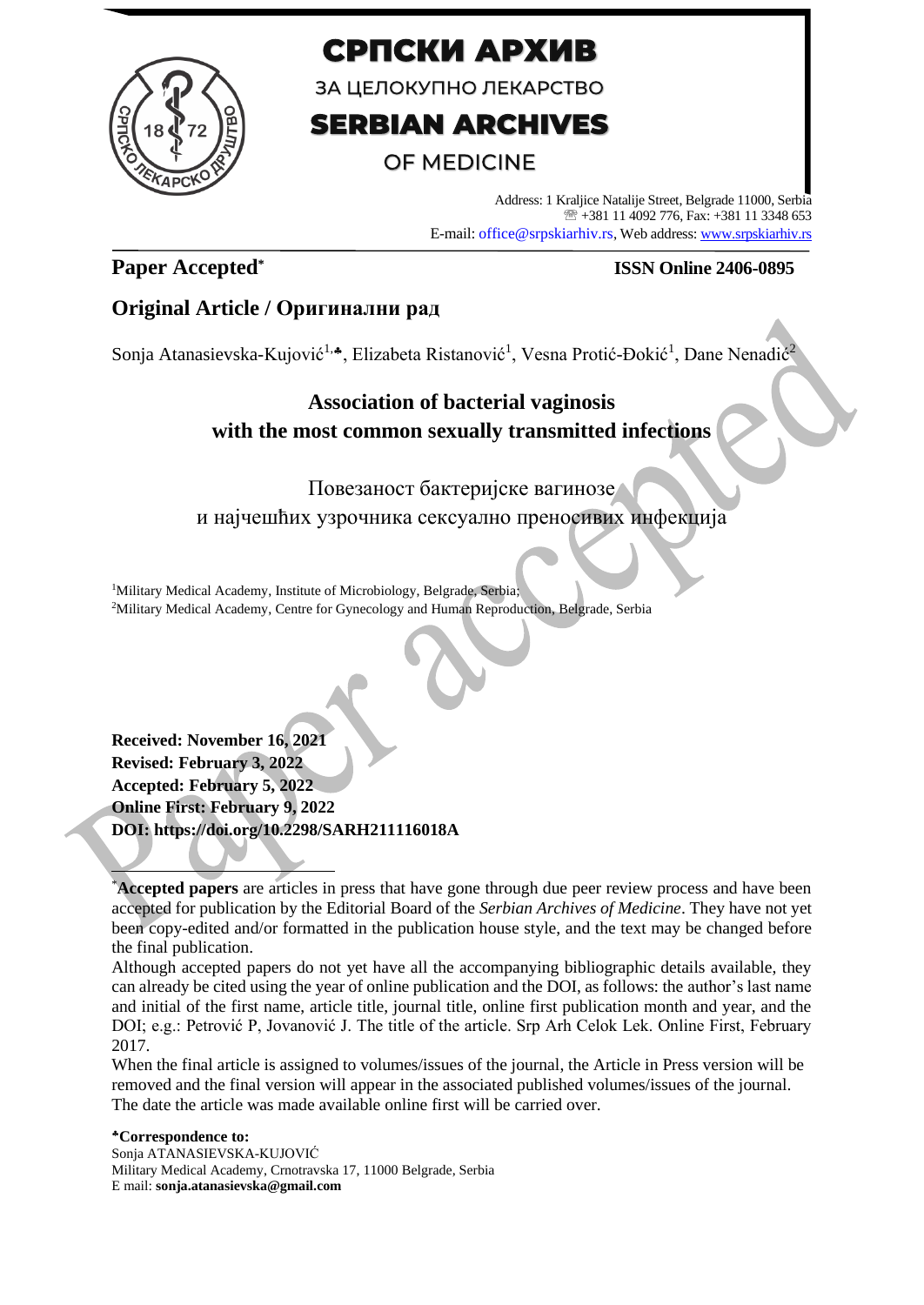## **Association of bacterial vaginosis with the most common sexually transmitted infections**

# Повезаност бактеријске вагинозе и најчешћих узрочника сексуално преносивих инфекција

#### **SUMMARY**

**Introduction/Objective** Bacterial vaginosis (BV) is the most common vaginal dysbiosis that enlarge a possibility of getting sexually transmitted infections (STI). The aims of this research is to examine association between BV and the nine most common causes of STIs (*Chlamydia trachomatis*, *Mycoplasma genitalium*, *Mycoplasma hominis*, *Ureaplasma spp*, *Trichomonas vaginalis*, *Neisseria gonorrhoeae*, high-risk *Human papilloma*  viruses and *Herpes simplex* virus type 1 and 2) and to determine if the presence of BV increase the probability of coinfection with any of the STIs microorganisms.

**Methods** This study involved 235 patients of reproductive age. One sample swab was collected each for vaginal and cervical testing. The vaginal swabs were used for detection of BV by RT-PCR test. The cervical swabs were used for the detection of the most common STIs which were tested by four different multiplex RT-PCR tests. Pearson's  $\chi^2$  test and Fisher's probability test were used for statistical analysis of the results.

**Results** Comparison of the total number of STIs and the condition of the vaginal flora has shown that STIs are the most common in patients with BV 80 (89.9%). Women with BV have a higher frequency of infections with *Ureaplasma spp.* and *M. Hominis*, 71 (78.9%) and 50 (44.4%), respectively*.* The presence of detected STI pathogens and relation with the state of vaginal flora indicate that mono infections are present most often in patients with normal flora 51 (42.1%), while coinfections are mostly present in BV patients 50 (55.6%).

**Conclusion** This study has confirmed the association of *M. hominis* and *Ureaplasma* spp with BV as well as an association of coinfections with this dysbiosis. Better understanding of the association between various STIs and the status of vaginal flora is necessary to enable better diagnosis, prevention of diseases and women's health protection.

**Keywords:** bacterial vaginosis; sexually transmitted infections; coinfection; RT-PCR

#### **САЖЕТАК**

**Увод/Циљ** Бактеријска вагиноза (БВ) је најчешћа вагинална дисбиоза која повећава могућност настанка сексуално преносивих инфекција (СПИ). Циљ овог истраживања је утврђивање повезаности БВ и 9 најчешћих узрочника СПИ (*Chlamydia trachomatis*, *Ureaplasma* spp., *Mycoplasma genitalium*, *Mycoplasma hominis, Trichomonas vaginalis, Neisserria gonorrhoeae*, високо ризични типови хуманог папилома вируса, херпес симплекс вирус тип 1 и 2) и да ли присуство БВ повећава вероватноћу за постојањем коинфекције неким од узрочника СПИ.

**Методе** У студију је укључено 235 жена у репродуктивном периоду. Један вагинални и један цервикални брис коришћени су за молекуларну анализу. Вагинални брисеви коришћени су за детекцију БВ и процену вагиналне флоре уз помоћ мултиплекс квантитативног *RT-PCR* теста. Цервикални брис коришћен је за доказивање присуства сексуално преносивих патогена који су испитани са четири различита комерцијална *RT-PCR* теста. За статистичку анализу резултата коришћени су Пирсонов  $\chi^2$  и Фишеров тест вероватноће.

**Резултати** Поређењем присуства укупног броја узрочника СПИ у зависности од стања вагиналне флоре резултати показују да су СПИ најчешће код пацијената са БВ 80 (89,9%). Жене са БВ имају повећану учесталост инфекција са *Ureaplasma spp.* и *M. hominis*, 71 (78,9%) односно 50 (44,4%)*.* Присуство свих детектованих узрочника СПИ у односу на стање вагиналне флоре показује да су моноинфекције најчешће присутне код пацијената са нормалном флором (42,1%), док су коинфекције (55,6%) највише присутне код жена са БВ.

**Закључак** Истраживање је показало асоцијацију *M. hominis* и *Ureaplasma spp.* са БВ као и повезаност коинфекција са овом дисбиозом. Разумевање повезаности између различитих СПИ и стања вагиналне флоре је неопходно како би се омогућила боља дијагностика и превенција болести, као и заштита здравља жена.

**Кључне речи:** бактеријска вагиноза, сексуално преносиве инфекције, коинфекције, *RT-PCR*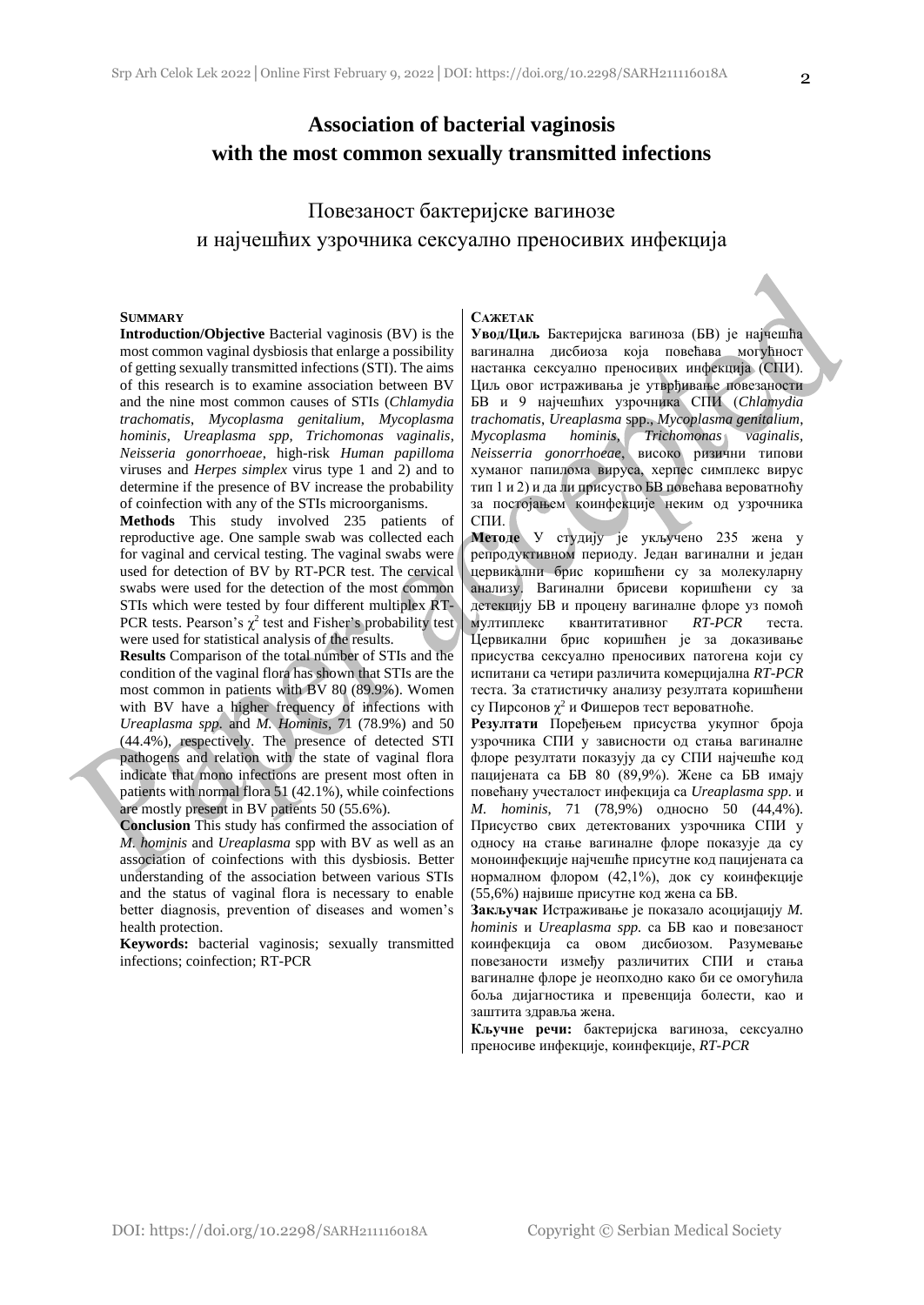The vaginal microbiome consists of various microorganisms which coexist in dynamic balance, establishing complex interconnections not only among themselves, but also with a host. In healthy women of reproductive age, the vaginal microbiome predominantly contains bacteria of the genus *Lactobacillus*. These bacteria support vaginal homeostasis and prevent colonization and growth of unwanted microorganisms including Sexually transmitted infections (STI) [1, 2].

The most common imbalance of vaginal flora is bacterial vaginosis (BV). It is a microbial dysbiosis in which normal microflora, consisting of predominantly *Lactobacillus* microflora, is replaced with numerous anaerobic bacteria, here in referred to as bacterial vaginosis associated bacteria (BVAB). Symptoms of BV are increased gray or white vaginal discharge, itching or local discomfort, although symptoms are absent in 50% of patients [3, 4].

According to World Health Organization (WHO) data, 376 million people get infected with STIs globally every year, which indicates the importance of this public health problem [5]. STIs include more than 30 bacterial, viral and parasitic pathogens which can be transmitted via vaginal, anal or oral sex. Some of the most common STIs are *Chlamydia trachomatis*, *Mycoplasma genitalium*, *Mycoplasma hominis*, *Ureaplasma spp*, *Trichomonas vaginalis*, *Neisseria gonorrhoeae* and *Human papilloma viruses* [6]. There is a great number of clinical manifestations caused by STIs in female upper and lower reproductive tract, but some of the most common ones are: pelvic inflammatory disease, cervicitis, ectopic pregnancy, miscarriage, chronic pelvic inflammatory disease, neonatal infections, genital cancer, etc [7]. Asymptomatic STIs are quite challenging as those infections are difficult to identify, while they are easily transmissible in a sexually active population [5].

Various studies have indicated that BV increases the chances of STIs [8, 9]. Reduction of protective *Lactobacillus* types and changes in the vaginal environment such as increased pH, or reduction of lactic acid concentration enables the survival of vaginal pathogens. BVAB produce mucin-degrading enzymes (such as sialidase) which degrade the mucosal membrane of the vaginal epithelium and cervix which are considered one of the most important components of the barrier against infection. The degradation of mucin and glycogen may cause microabrasions and changes in epithelial cells which can make pathogen attachment to the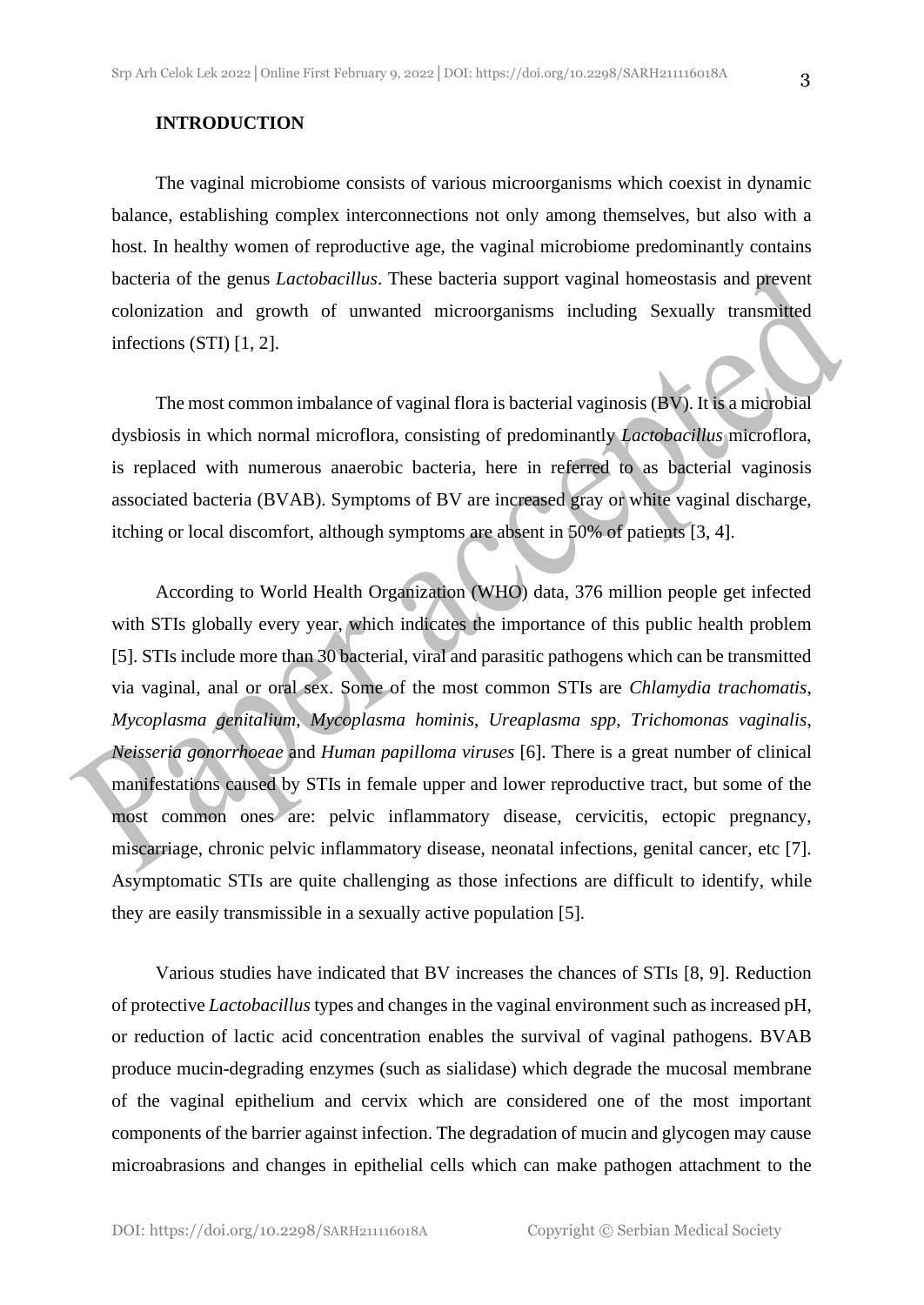receptors on epithelial cells easier. In addition, during BV the immune balance is affected in a way that causes increased levels of proinflammatory cytokines which make women more susceptible to STIs [6].

The aims of this research paper are to establish an association between BV and the nine most common causes of STIs (*Chlamydia trachomatis*, *Ureaplasma* spp, *Mycoplasma genitalium*, *M.hominis, Trichomonas vaginalis, Neisserria gonorrhoeae*, high-risk Human Papiloma Virus types (HR-HPV-16,18,31,33,35,39,45,51,52,56,58,59), Herpes simplex virus type 1 and 2 (HSV-1, HSV-2) and to examine if the presence of BV increases the probability of coinfection with any of the STIs microorganisms.

### **METHODS**

This cross-sectional study was conducted on women of reproductive age who attended regular gynecological examination in the Centre for Gynecology and Human Reproduction Military Medical Academy (MMA), Belgrade, Serbia, during the period of November 2018 to December 2019. Patients included asymptomatic cases and those with various vaginal complaints. Exclusion criteria includes recent antibiotic use (> 2 weeks) prior to sample collection. All patients provided full informed consent for participation. The research has been approved by the Ethical Board of the MMA.

One sample swab was collected each for vaginal and cervical testing (FLOQ Swabs, COPAN) for molecular analysis using multiplex RT-PCR. After collection, the swabs were placed into transport medium, vortexed and stored at -20°C until DNA extraction (DNA-sorb-AM, AmpliSens), which was performed according to manufacturer's instructions.

The vaginal swabs were examined for the presence and quantification, as well as interrelationship between *Lactobacillus spp*, *Gardnerella vaginalis*, *Atopobium vaginae,* and total concentration of bacterial DNA using a quantitative real time PCR (RTQ-PCR) (AmpliSensFlorocenosis/Bacterial vaginosis-FRT). Microsoft Excel software was used to calculate three coefficients. The coefficients RC1=log (Lac DNA)-log (Gv+Av DNA), RC2=log (Bac DNA)-log (Lac DNA), RC3=log(Bac DNA- log(Gv+Av DNA) were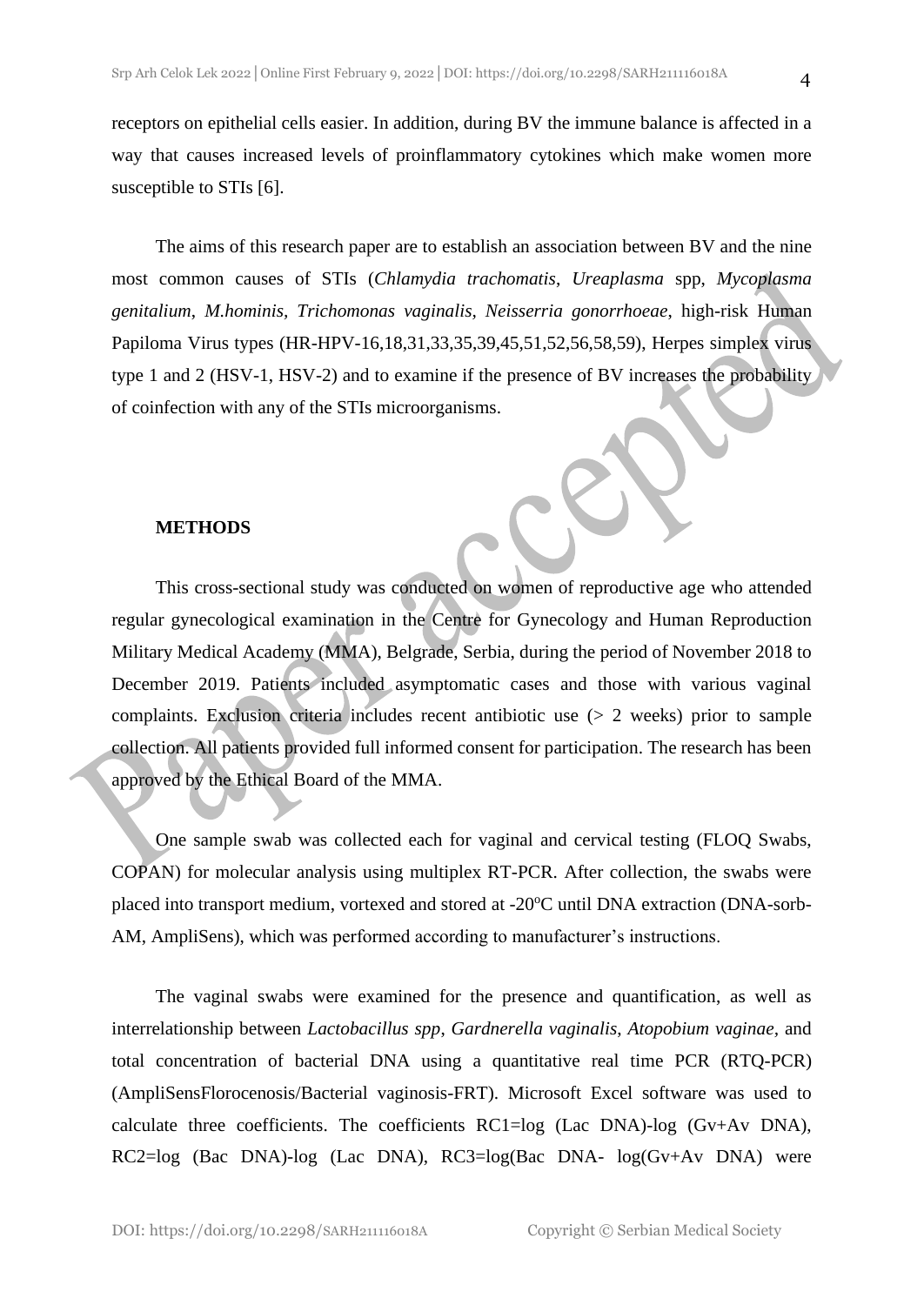determined by the mutual relations between those bacteria. Based on coefficients, the patients were grouped in the following categories: normal vaginal flora (RC1>1, *Lactobacillus spp.* is the dominant flora); intermediate flora (0,5≤RC1≤1 the same number of *Lactobacillu*s *spp.*and aerobic bacteria); BV (RC1<0.5, dominant *G.vaginalis* and *A.vagine*); vaginal flora of nonspecific etiology (RC2>1, RC3>2, any RC1 value, small concentration of *Lactobacillus spp*, but also *G.vaginalis, A.vagine*).

The cervical swabs were used for the detection of STIs and were tested by four different commercial RT-PCR tests. The first one detected *C. trachomatis, Ureaplasma*, *M.genitalium, M.hominis*, the second one detected *T.vaginalis* and *N.gonorrhoeae*, the third test identified HSV-1/HSV-2, and the fourth RT PCR was used for detection of HR-HPV (16,18,31,33,35,39,45,51,52,56,58,59). All PCR reactions were undertaken on PCR thermocycler (Sa-Cycler 96, Sacace, Biotechnologies).

### **Statistical analysis**

To assist statistical analysis, the PCR tests results for BV were categorised in 3 groups: normal, BV and abnormal non-BV flora. The flora of nonspecific etiology and intermediary flora were considered to be abnormal non-BV flora. A result of 'bacterial load decreased' was considered normal findings.

Association between dependent and independent variables was tested using Pearson's chi-squared test or Fisher's probability test. Statistical hypotheses were tested at the level of statistical significance (Alpha level) of 0.05. All data were processed in software package IBM SPSS Statistics 22 (SPSS Inc., Chicago, IL, USA).

### **RESULTS**

In total, 235 patients of reproductive age were recruited for this study with the average age being 29.39 years ( $\pm$ 6.685). The results (RT PCR) for BV showed that 121 (51.4%) women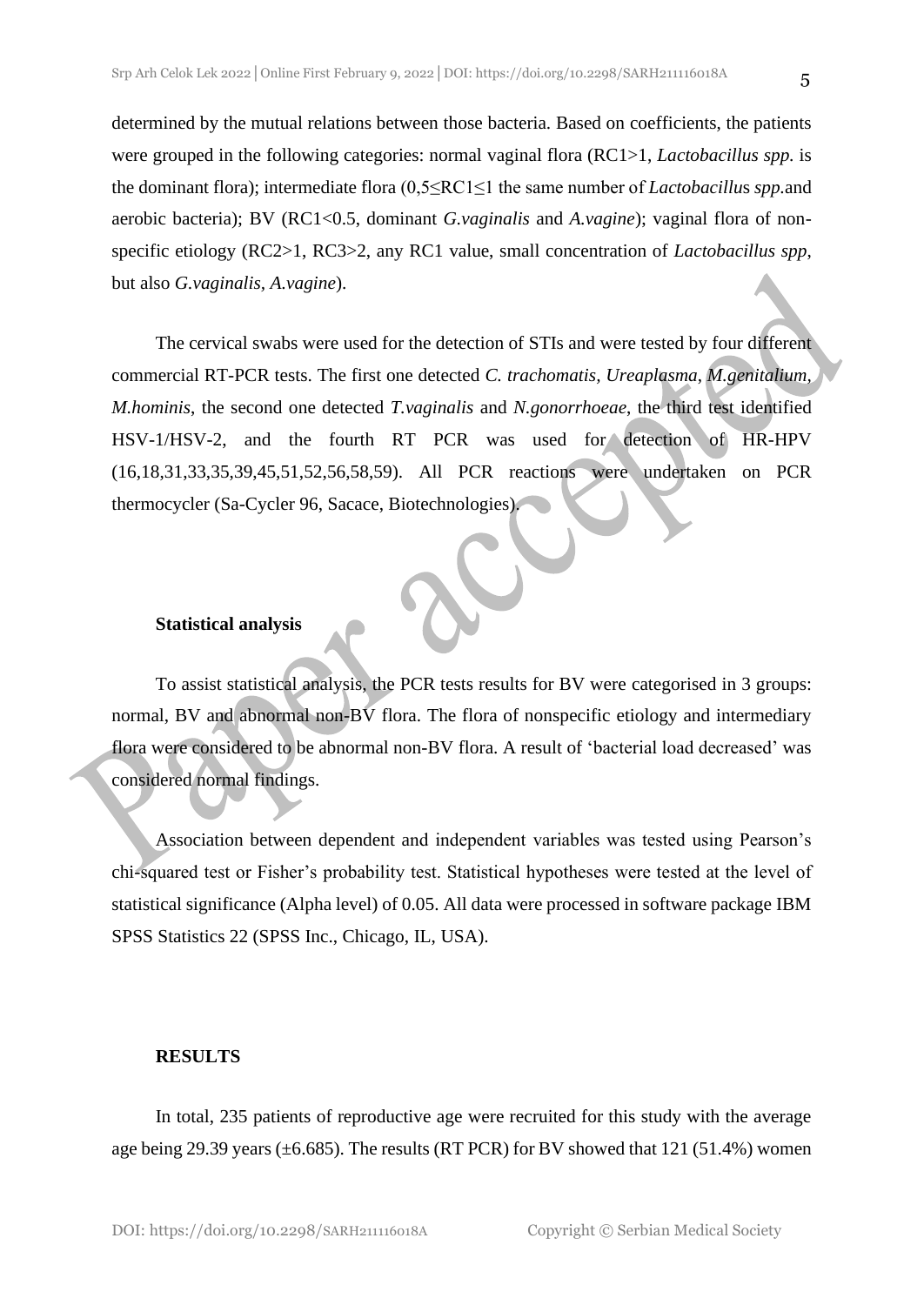had normal (healthy) flora, 90 (38.2%) had BV, 9 (3.8%) were denoted as intermediate and 15 (6.4%) had vaginal flora of non-specific etiology.

Using 4 different RT PCR tests, the frequency of the most common STIs were examined. The tests detected *C.trachomatis* 16 (6.8%), *Ureaplasma spp.* 143 (60.9%), *M.hominis* 66 (28.1%), *M.gentialium* 2 (0.9%), HR-HPV 12 types 70 (29.8%), *T.vaginalis* 3 (1.3%), HSV-1 2 (0.9%), HSV-2 *2* (0.9%) while *N.gonorrhoeae* was not detected in any sample.

Out of 235 patients, 179 (76%) had one of the STIs microorganisms detected, while 56 (23.8%) were negative for all microorganisms. Simultaneous presence of more than one microorganism were detected in 93 patients (39.6%). The distribution of mono and coinfections is presented in Figure 1.

Results have shown there is a statistically significant difference ( $\gamma$ 2 = 15.380, p = 0.001). between the total number of STIs and the condition of the vaginal flora obtained by RT PCR BV. STIs are most common in patients with BV 80 (89.9%) and then in women with intermediate flora 7 (77.8%) (Table 1).

Distribution of the presence of various STI pathogens in correlation with the state of vaginal flora is shown in Table 2. Statistical significance of correlation of STI pathogens related to the state of vaginal flora exists only with *Ureaplasma spp.* and *M.hominis,* while no such significance was identified with other pathogens. Although there is no significant difference in distribution of correlation with the state of vaginal flora, it has been confirmed that the largest percentage of positive STIs pathogens are with patients with BV.

The association between BV and the presence of mono and coinfection is presented in Table 3. There is statistical significance between the presence of mono infections and coinfections compared to the state of vaginal flora (Chi-square  $= 23.677$ , p<0.001). In most cases, women with normal flora had mono infection 51 (42.1%), while women with BV had coinfection 50 (55.6%).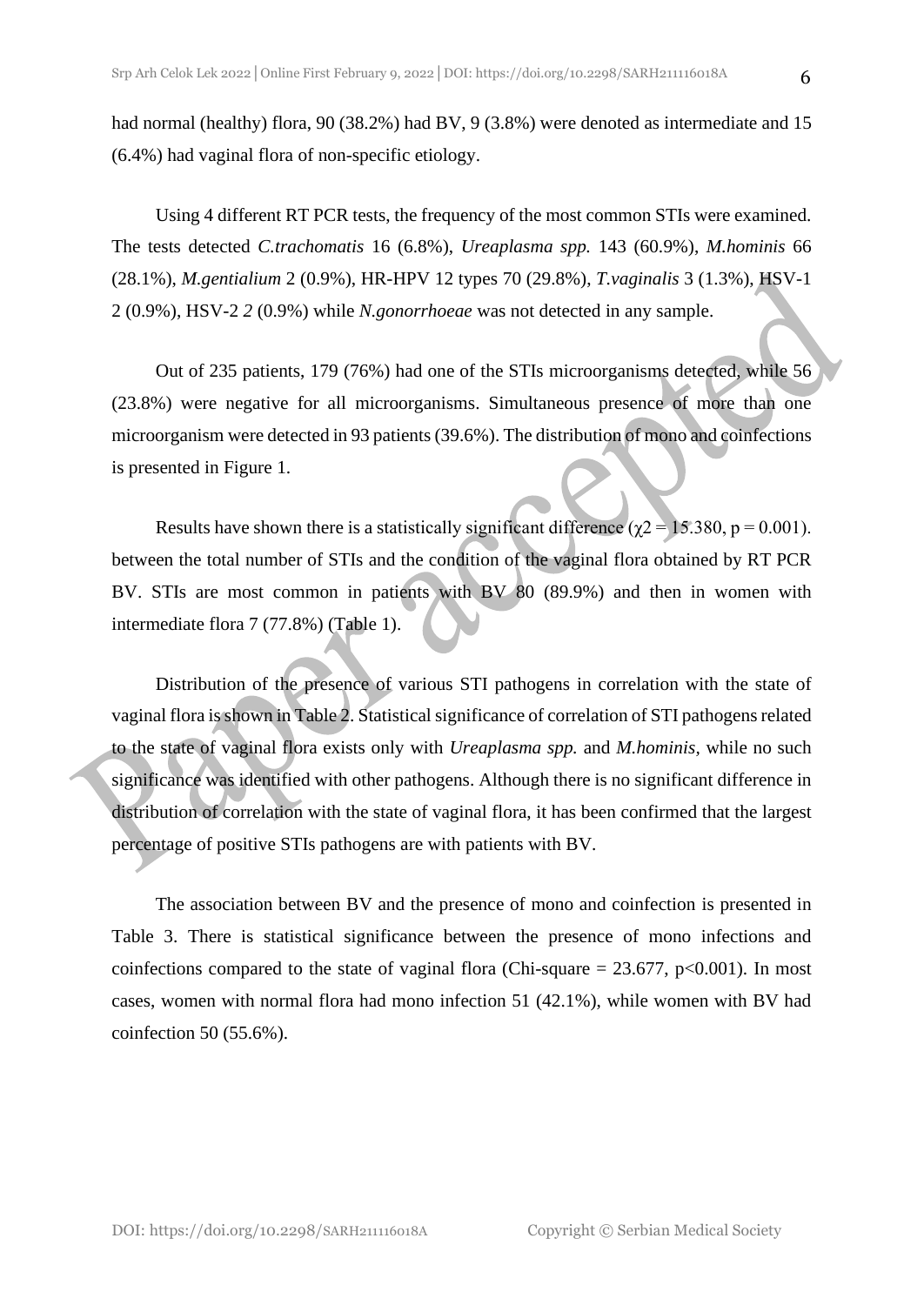### **DISCUSSION**

This paper employs molecular methods to investigate the prevalence of BV in women of reproductive age but also the association between vaginal dysbiosis and some of the most frequent STI pathogens. Investigations into the association of BV and STIs traditionally use Nugent or Amsel which are the gold standard in BV diagnostic method [10–13]. We have used RT-PCR diagnostic testing for BV in the study because there are reaserch that demonstrate shortcomings in the application of the Amsel and Nugent criterion methods [14, 15]. AmpliSensFlorocenosis/Bacterial vaginosis-FRT in relation to Nugent, Amsel, vaginal culture and BD MAX Vaginal panel shows the highest degree of association related to 16S rRNA genome sequencing with microbiome analysis which was presented in research paper by *Ellen et al.* [16]. The RT PCR test that was used is based on detection and quantification of *G.vaginalis* and *A.vaginae* which are important marker for BV diagnostic. On the grounds of the relationship of these two anaerobes, lactobacilli and total number of bacteria, the test enables assessment of the status of vaginal flora. Our results indicate that BV prevalence is 38.2% in our study population.

This research has shown that women with BV have a higher frequency of infections with *Ureaplasma spp* and *M.hominis.* Since *M. hominis* and *Ureaplasma* spp can be found in both healthy individuals and women with BV there is an ongoing debate and disagreement on the detection of these pathogens. Due to this fact, the presence of *M. hominis* and *Ureaplasma* spp in the urogenital tract is not definitive proof of infection and as such,can be a significant clinical problem. It is considered that the identification of these two pathogens is not adequate without the assessment of the status of vaginal flora. On account of these pathogens association with various reproductive problems (chorioamnionitis, endometritis, postpartum fever, low birth weight, and preterm delivery) we consider that their identification is of great importance, particularly if BV is present as well in a patient [17, 18].

Some STIs pathogens (*C.trachomatis* and HR-HPV) have been detected in women with all three states of vaginal flora. However, we have confirmed that the highest percentage of BV patients is positive with *C.trachomatis* (11.1%). At the same time the highest percentage of HPV positive patients are in the intermediate vaginal flora (75%) and BV (50%) groups.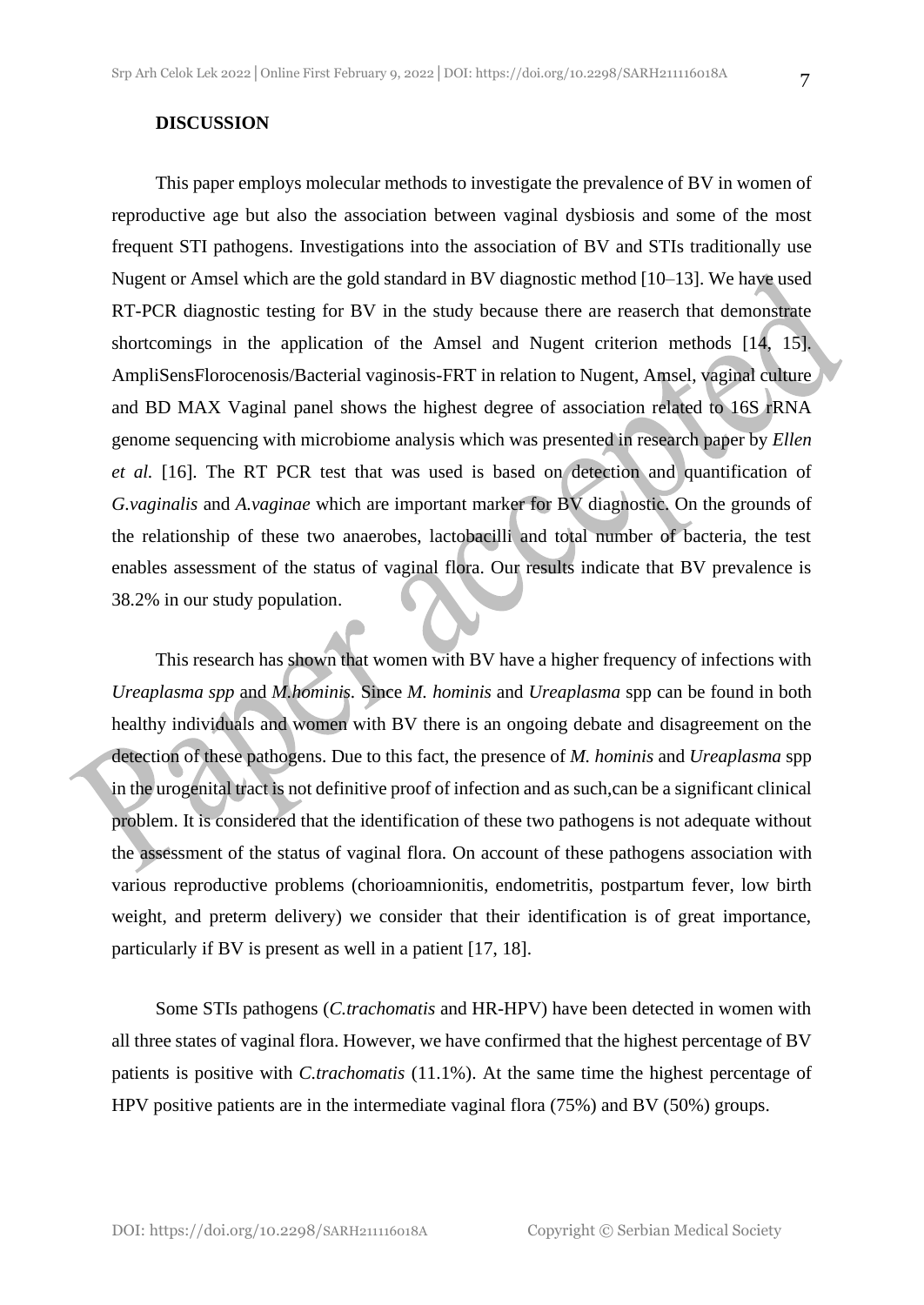In this study, some of the pathogens such as *M.genitalium, T.vaginalis,* HSV-1/HSV-2 have been detected in a very small percentage of swabs or have not been identified at all (*N. gonorrhoeae*). Considering these results, the opportunity to compare these STI pathogens with various states of vaginal flora has been limited.

The presence of detected STI pathogens and relation with the state of vaginal flora indicate that mono infections are present most often in patients with normal flora (42,1%), while coinfections with 2, 3 or 4 pathogens are mostly present in BV patients (55,6%). Other research studies have also confirmed association of coinfection and certain STI pathogens with BV [19, 20, 21]. A large number of studies examine the association between STI and BV, but they rarely includeas many pathogens as the current study.

Huge gaps in our knowledge of STI etiology remains an issue including coinfection and its links with certain clinical manifestations. Bacterial coinfections impact significantly on the process of pathogenesis and appearance of clinical manifestations [22, 23]. It is also indicative that coinfections may be present in asymptomatic patients [24]. Compared to infections, coinfections change the process of inflammation in different ways. They also provide fertile ground for the multiplication of opportunistic mycoplasma and its pathogenic effects. The mediators freed by the process of inflammation can cause stagnation in the development cycle of *C.trachomatis* and lead the process into inactive, persistent form. Urogenital mycoplasmacan prolong the inflammation of the urethra even after the elimination of *C. trachomatis* if thereis a resistance to antibiotic therapy. A great number of microorganisms reduce bioavailability of applied medication during therapy of infection. For this reason, it isimportant that further STI research targets coinfections, their pathogenesis,eradication, and efficiency of therapy [22].

In patients with abnormal flora (not related to BV) there was a high percentage of coinfections (41.7%), but also no presence of STI pathogens (37.5%). However, since we have, while using PCR tests, detected a small percentage of patients with intermediate vaginal flora and flora of non-specified etiology, our results cannot adequately confirm association of abnormal non-BV vaginal flora and STI pathogens.

Although a lot of longitudinal and cross-sectional studies have examined the association between BV and STI, the results are different [8, 21, 25, 26, 27]. The problem arises from the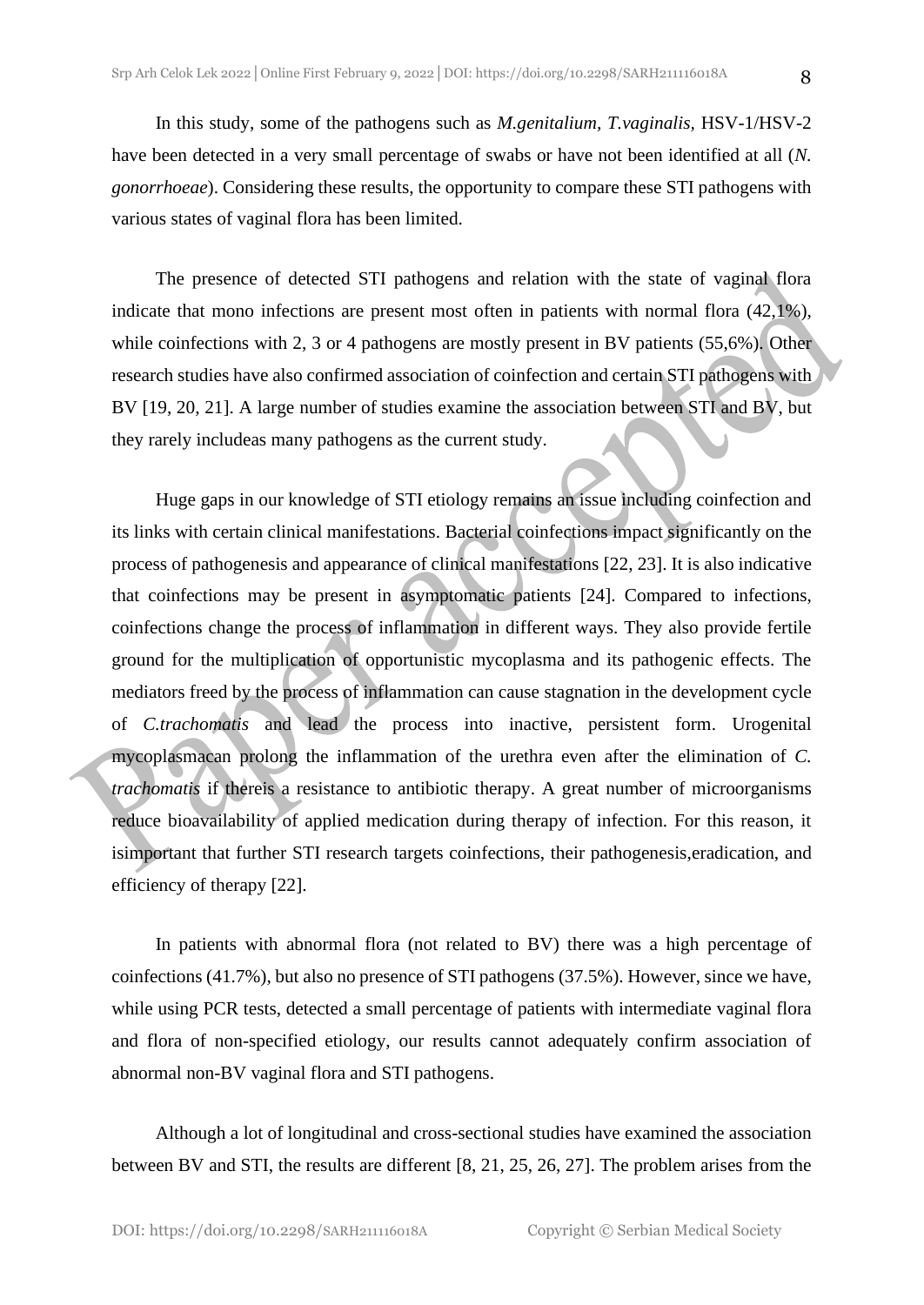fact that BV is a polymicrobial syndrome whose diagnosis is not precise because a lot of these studies used Amsel or Nugent as the gold standard. On the other side, the identification of STIs pathogens depends on laboratory tests, geographic region and characteristics of the examined populations.

The limitation of this study is that the presence of some of STIs pathogens have been detected in a very small percentages or have not been detected at all and that impedes full examination of their association with BV. Besides BV, association of anaerobic vaginitis with various STIs pathogens also needs to be researched as there are a few studies on this topic in the current literature [17].

### **CONCLUSION**

This study has confirmed the association of *M. hominis* and *Ureaplasma* spp with BV as well as an association of coinfections with this dysbiosis. Considering that the total frequency of STI pathogens in the examined swabs is 76%, it is important to pay attention to prevention and eliminating the spreading of STI. It is also important to continue with education, screening and raising awareness of STI and the health issues they may cause. Better understanding of the association between various STIs and the status of vaginal flora is necessary to enable better diagnosis, prevention of diseases and women's health protection.

### **ACKNOWLEDGMENT**

This paper is a part of а PhD thesis by Sonja Atanasievska-Kujović, titled "The importance of multiplex quantitative real-time PCR in diagnosis of vaginal dysbiosis," Medical Faculty of the Military Medical Academy, University of Defense, Belgrade, Serbia.

### **Conflict of interest:** None declared.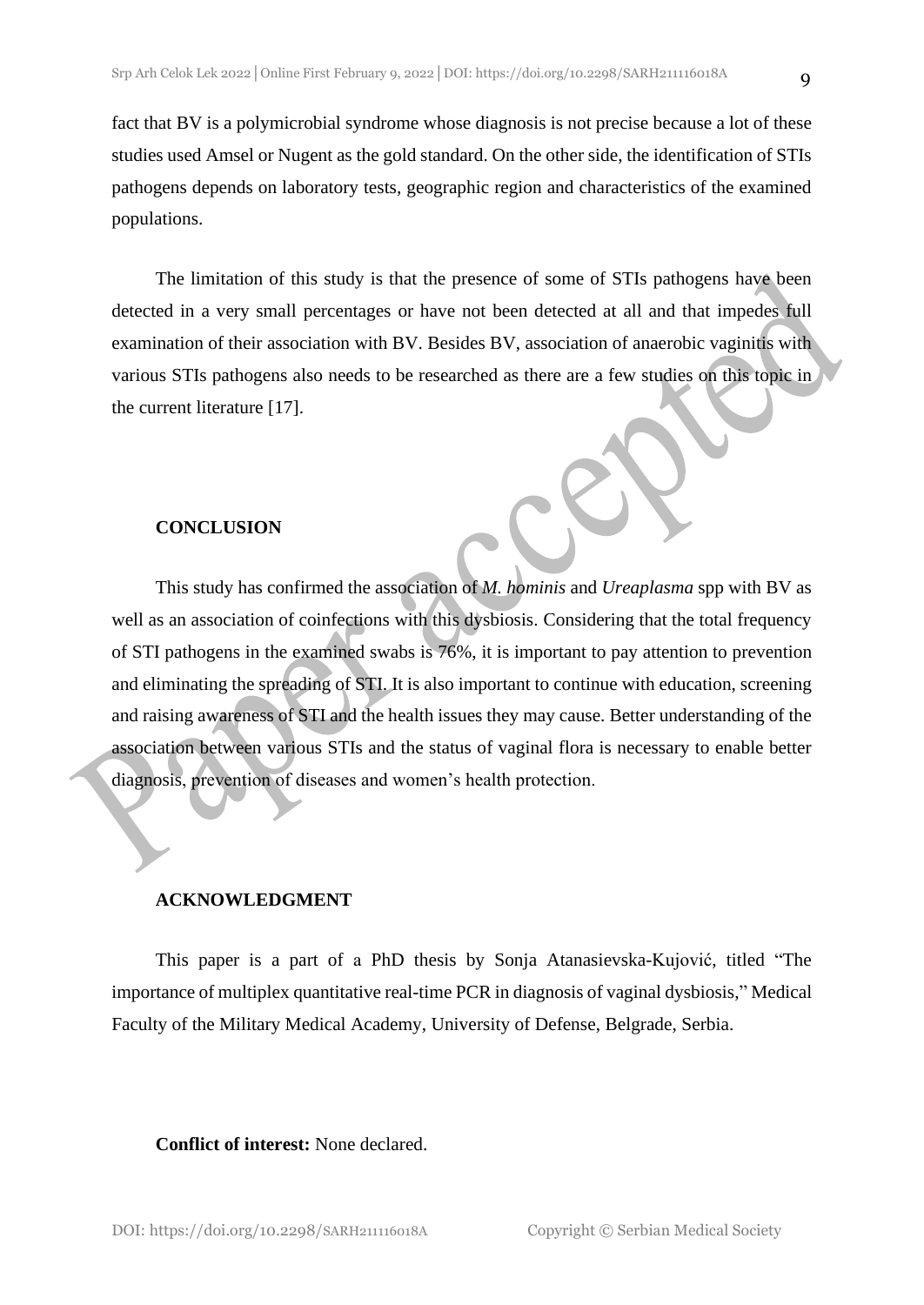### **REFERENCES**

- 1. Ceccarani C, Foschi C, Parolin C, Antuono A, Gaspari V, Consolandi C, et al. Diversity of vaginal microbiome and metabolome during genital infections. Scientific Reports. 2019;9(1):14095. doi:10.1038/s41598-019-50410 x. PMID: 31575935.
- 2. Saraf VS, Sheikh SA, Ahmad A, Gillevet PM, Bokhari H, Javed S. Vaginal microbiome: normalcy vs dysbiosis. Arch Microbiol. 2021;203(7):3793-3802. doi: 10.1007/s00203-021-02414-3. PMID: 34120200.
- 3. Coudray MS, Madhivanan P. Bacterial vaginosis-A brief synopsis of the literature. Eur J Obstet Gynecol Reprod Biol. 2020;245:143-148. doi:10.1016/j.ejogrb.2019.12.035
- 4. Redelinghuys MJ, Geldenhuys J, Jung H, Kock MM. Bacterial Vaginosis: Current Diagnostic Avenues and Future
- Opportunities. Front Cell Infect Microbiol. 2020;10:354. doi: 10.3389/fcimb.2020.00354. PMID: 32850469 5. World Health Organization. Sexually transmitted infections (STIs); 2019. Avalible from https://www.who.int/news-room/fact-sheets/detail/sexually-transmitted-infections-(stis)
- 6. Petrova MI, Lievens E, Malik S, Imholz N, Lebeer S. Lactobacillus species as biomarkers and agents that can promote various aspects of vaginal health. Frontiers in Physiology. 2015;6:81. doi:10.3389/fphys.2015.00081. PMID: 25859220.
- 7. The Centers for Disease Control and Prevention (CDC). Sexually Transmitted Infections Treatment Guidelines, 2021
- 8. Sanchez G, Contreras P, Martinez A, Garcia C, Lizano M, de la Cruz E. Molecular epidemiology of bacterial vaginosis and its association with genital micro-organisms in asymptomatic women. J Med Microbiol. 2019;68(9):1373-1382. doi: 10.1099/jmm.0.001044. PMID: 31329097.
- 9. Ravel J, Moreno I, Simón C. Bacterial vaginosis and its association with infertility, endometritis, and pelvic inflammatory disease. Am J Obstet Gynecol. 2021; 224(3):251-257. doi: 10.1016/j.ajog.2020.10.019. PMID: 33091407.
- 10. Tamarelle J, Thiébaut ACM, de Barbeyrac B, Bébéar C, Ravel J, Delarocque A. The vaginal microbiota and its association with human papillomavirus, Chlamydia trachomatis, Neisseria gonorrhoeae and Mycoplasma genitalium infections: a systematic review and meta-analysis. Clin Microbiol Infect. 2019;25(1):35-47. doi:10.1016/j.cmi.2018.04.019
- 11. Li W, Liu LL, Luo ZZ, Han CY, Wu QH, Zhang L, et al. Associations of sexually transmitted infections and bacterial vaginosis with abnormal cervical cytology: A cross-sectional survey with 9090 community women in China. PLoS One. 2020;15(3):e0230712. doi:10.1371/journal.pone.0230712. PMID: 32214342.
- 12. Allsworth JE, Peipert JF. Severity of bacterial vaginosis and the risk of sexually transmitted infection. Am J Obstet Gynecol. 2011; 205(2):113.e1-6. doi: 10.1016/j.ajog.2011.02.060. PMID: 21514555; PMCID: PMC3156883.
- 13. Turpin R, Brotman RM, Miller RS, Klebanoff MA, He X, Slopen N. Perceived stress and incident sexually transmitted infections in a prospective cohort. Ann Epidemiol. 2019; 32:20-27. doi: 10.1016/j.annepidem.2019.01.010. PMID: 30799204
- 14. Lynch T, Peirano G, Lloyd T, Read R, Carter J, Chu A, et al. Molecular Diagnosis of Vaginitis: Comparing Quantitative PCR and Microbiome Profiling Approaches to Current Microscopy Scoring. J Clin Microbiol. 2019; 57(9):e00300-19. doi: 10.1128/JCM.00300-19. PMID: 31315951; PMCID: PMC6711928.
- 15. Scapaticci M, Da Rin G, Bartolini A. Comparison between a novel molecular tool and conventional methods for diagnostic classification of bacterial vaginosis: is integration of the two approaches necessary for a better evaluation? New Microbiol. 2020;43(3):121-126. Epub 2020 Jul 13. PMID: 32656571.
- 16. van den Munckhof EHA, van Sitter RL, Boers KE, Lamont RF, Te Witt R, le Cessie S, et al. Comparison of Amsel criteria, Nugent score, culture and two CE-IVD marked quantitative real-time PCRs with microbiota analysis for the diagnosis of bacterial vaginosis. Eur J Clin Microbiol Infect Dis. 2019; 38(5):959-966. doi:10.1007/s10096-019-03538-7.
- 17. Rumyantseva T, Khayrullina G, Guschin A, Donders G. Prevalence of Ureaplasma spp. and Mycoplasma hominis in healthy women and patients with flora alterations. Diagn Microbiol Infect Dis. 2019; 93(3):227-231. doi:10.1016/j.diagmicrobio.2018.10.001. PMID: 30344067.
- 18. Leli C, Mencacci A, Latino MA, Clerici P, Rassu M, Perito S, et al. Prevalence of cervical colonization by Ureaplasma parvum, Ureaplasma urealyticum, Mycoplasma hominis and Mycoplasma genitalium in childbearing age women by a commercially available multiplex real-time PCR: An Italian observational multicentre study. J Microbiol Immunol Infect. 2018; 51(2):220-225. doi: 10.1016/j.jmii.2017.05.004. PMID: 28711440.
- 19. Sanchez-Garcia EK, Contreras-Paredes A, Martinez-Abundis E, Garcia-Chan D, Lizano M, de la Cruz-Hernandez E. Molecular epidemiology of bacterial vaginosis and its association with genital micro-organisms in asymptomatic women. J Med Microbiol. 2019; 68(9):1373-1382. doi:10.1099/jmm.0.001044. PMID: 31329097.
- 20. Van Der Pol B, Daniel G, Kodsi S, Paradis S, Cooper CK. Molecular-based Testing for Sexually Transmitted Infections Using Samples Previously Collected for Vaginitis Diagnosis. Clinical Infectious Diseases: an Official Publication of the Infectious Diseases Society of America. 2019; 68(3):375-381 doi:10.1093/cid/ciy504. PMID: 30084883.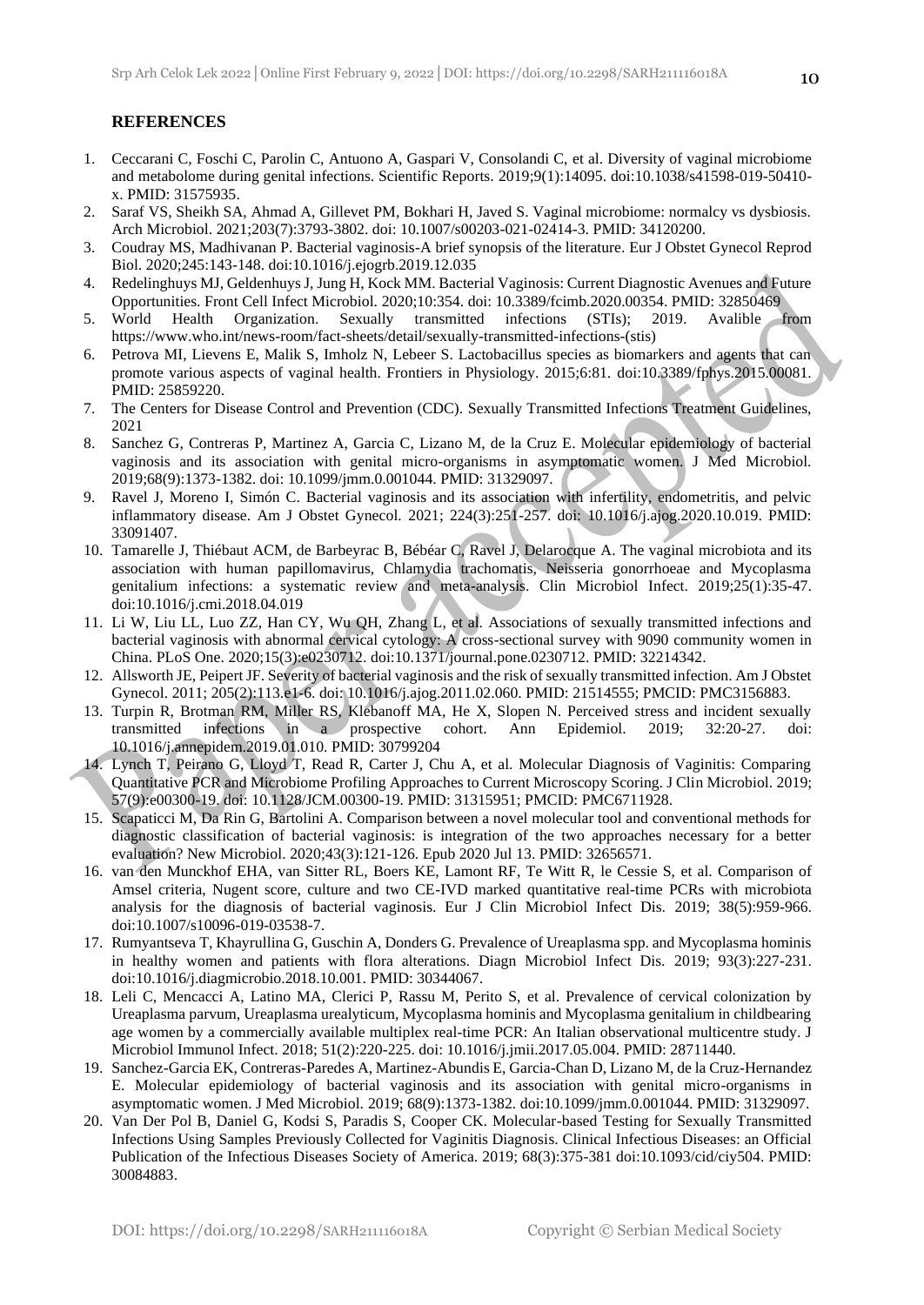- 21. Barrientos-Durán A, Fuentes-López A, de Salazar A, Plaza-Díaz J, García F. Reviewing the Composition of Vaginal Microbiota: Inclusion of Nutrition and Probiotic Factors in the Maintenance of Eubiosis. *Nutrients*. 2020; 12(2):419. doi:10.3390/nu12020419
- 22. Vesić S, Vukićević J , Gvozdenović E , Skiljević D , Janosević S , Medenica L. Chlamydia trachomatis and urogenital mycoplasms in nongonococcal uretritis in men. [InSerbian] Med Pregl. 2010; 63(1-2):47-50.
- 23. Denks K , Spaeth EL , Jõers K , Randoja R , Talpsep T , Ustav M , Kurg R . Coinfection of Chlamydia trachomatis, Ureaplasma urealyticum and human papillomavirus among patients attending STD clinics in Estonia. Scand J Infect Dis. 2007;39(8):714-8. Avalible from:https://www.ncbi.nlm.nih.gov/pubmed/17654349. doi: 10.1080/00365540701199824
- 24. Wang L, Yang B, Tso LS, Zhao P, Ke W, Zhang X, et al. Prevalence of co-infections with other sexually transmitted infections in patients newly diagnosed with anogenital warts in Guangzhou, China. Int J STD AIDS. 2020; 31(11):1073-1081. doi: 10 .11 77/ 09 564 624 1 9 890496. PMID: 32842906
- 25. Shipitsyna E, Khusnutdinova T, Budilovskaya O, Krysanova A, Shalepo K, Savicheva A, et al. Bacterial vaginosis-associated vaginal microbiota is an age-independent risk factor for Chlamydia trachomatis, Mycoplasma genitalium and Trichomonas vaginalis infections in low-risk women, St. Petersburg, Russia. Eur J Clin Microbiol Infect Dis. 2020; 39(7):1221-1230. doi: 10.1007/s10096-020-03831-w. PMID: 32036466.
- 26. Chen X, Lu Y, Chen T, Li R. The Female Vaginal Microbiome in Health and Bacterial Vaginosis. *Front Cell Infect Microbiol*. 2021; 11:631972. Doi:10.3389/fci mb.2 021.631972
- 27. Lewis FMT, Bernstein KT, Aral SO. Vaginal Microbiome and Its Relationship to Behavior, Sexual Health, and Sexually Transmitted Diseases. Obstet Gynecol. 2017; 129(4):643-654. doi:10.1097/AOG.0000000000001932. PMID: 28277350.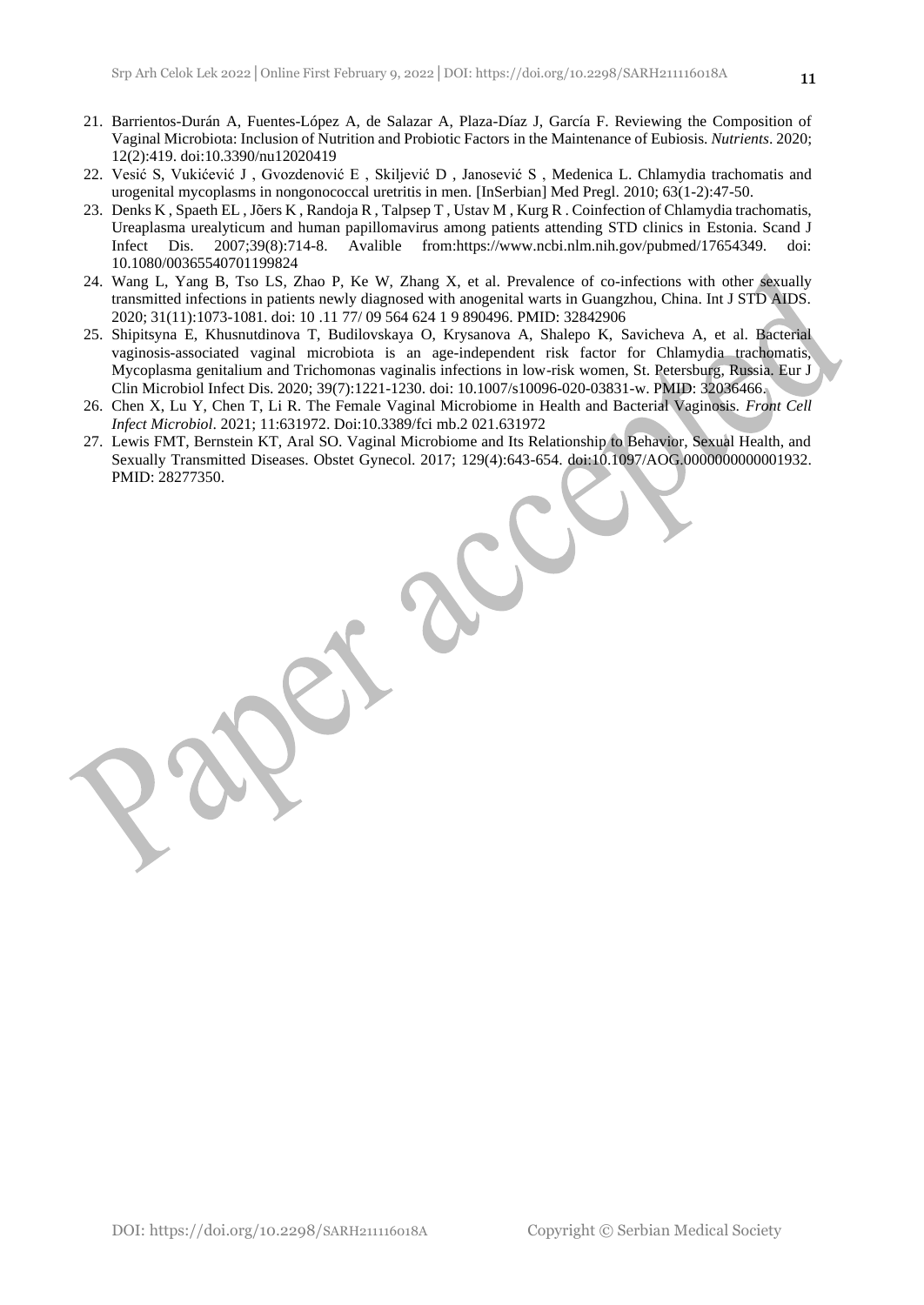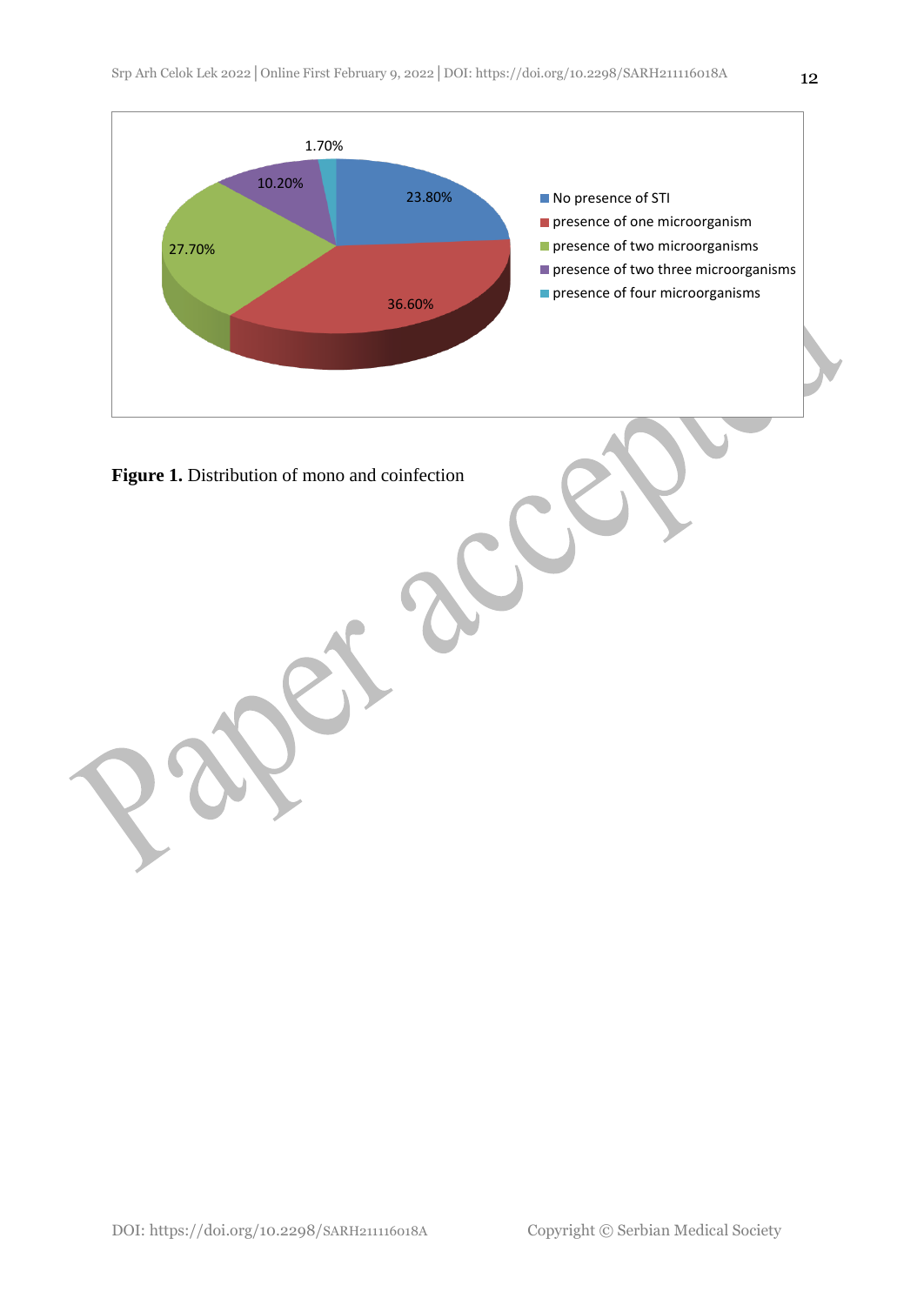| Total             | <b>Presence</b> | Normal flora | BV         | Intermediate | Flora of<br>unspecified<br>etiology | Total       |
|-------------------|-----------------|--------------|------------|--------------|-------------------------------------|-------------|
| number<br>of STIs | no<br>presence  | 37 (30.6%)   | 10 (11.1%) | 2(22.2%)     | 7 (46.7%)                           | 56 (23.8%)  |
|                   | presence        | 84 (69.4%)   | 80 (88.9%) | 7 (77%)      | 8 (53.3%)                           | 179 (76.2%) |
|                   | Total           | 121 (51.4%)  | 90(38.2%)  | 9(3.8%)      | 15 (6.4%)                           | 235 (100%)  |

**Table 1.** Association between BV and presence of total STIs

BV – bacterial vaginosis; STI – sexually transmitted infection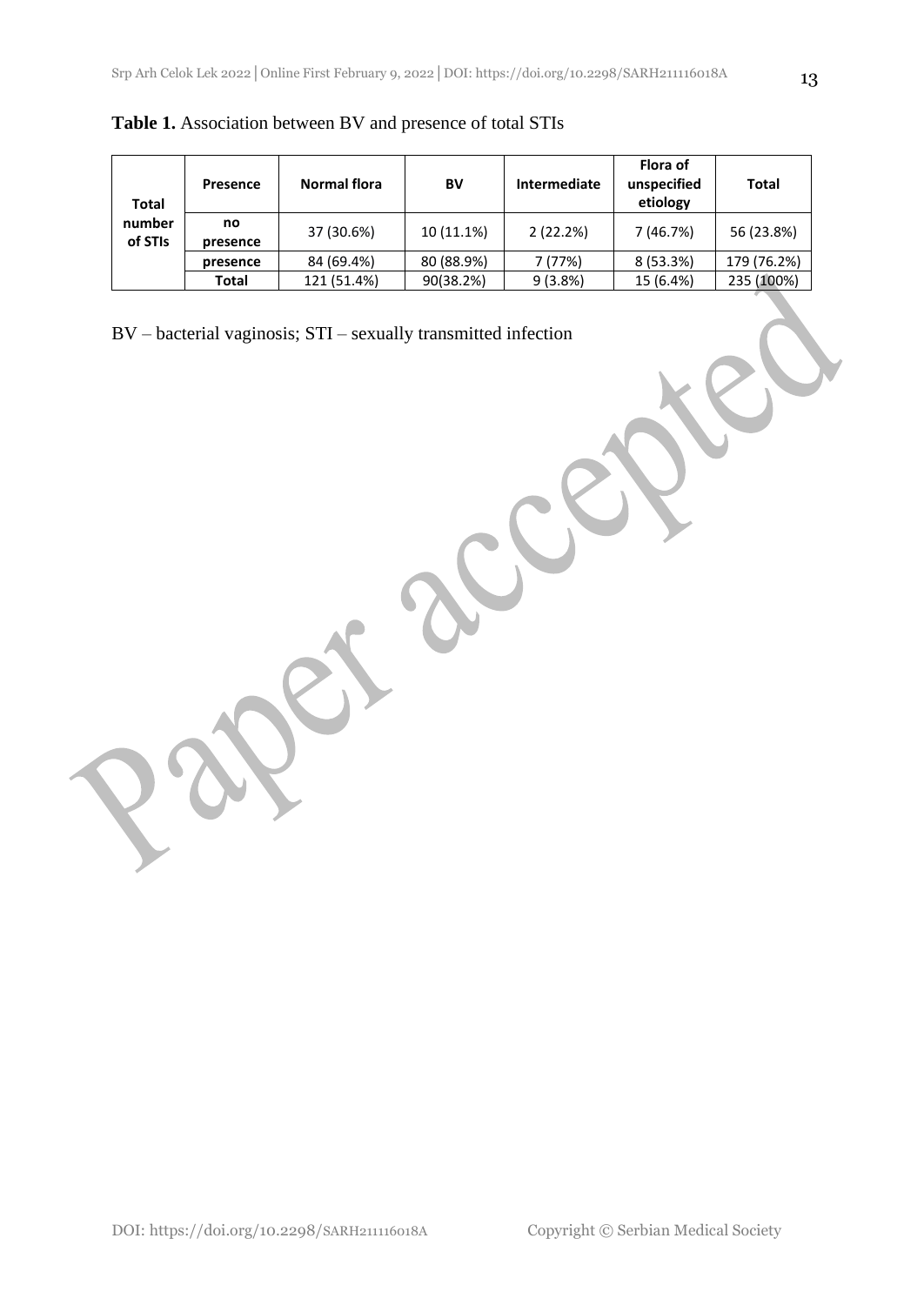|  | Table 2. Distribution of sexually transmitted infection pathogens in correlation with the state |  |
|--|-------------------------------------------------------------------------------------------------|--|
|  |                                                                                                 |  |

# of vaginal flora

|                                                                        |                         |                         | Abnormal nonBV   |                                     |            |  |
|------------------------------------------------------------------------|-------------------------|-------------------------|------------------|-------------------------------------|------------|--|
| Pathogens                                                              | <b>Normal</b><br>flora  | BV                      | Intermediate     | Flora of<br>unspecified<br>etiology | p          |  |
| C.trchomatis                                                           | 5<br>(4.1%)             | 10<br>(11.1%)           | 0                | 1<br>(6.7%)                         | 0.2        |  |
| Ureplasma spp.                                                         | 63<br>(52.1%)           | 71<br>(78.9%)           | 5<br>(55.6%)     | 4<br>(26.7%)                        | ${}< 0.01$ |  |
| M. genitalium                                                          | 0                       | 2<br>(2.2%)             | 0                | $\mathbf 0$                         | 0.34       |  |
| M. hominis                                                             | 20<br>(16.5)            | 50(44.4%)               | 3<br>(33.3%)     | 3<br>$(20.0\%)$                     | < 0.01     |  |
| T. vaginalis                                                           | $\mathbf{1}$<br>(0.8% ) | $\mathbf{1}$<br>(1.11%) | 0                | (6.7%)                              | 0.33       |  |
| N. gonorrhoeae                                                         | 0                       | 0                       | 0                | $\Omega$                            |            |  |
| <b>HR-HPV</b><br>(6, 18, 31, 33, 35, 39,<br>45, 51, 52, 56, 58,<br>59) | 34<br>(37%)             | 25<br>(50%)             | 6<br>(75%)       | (45%)                               | 0.125      |  |
| <b>HSV-1</b>                                                           | $\mathbf{1}$<br>(0.8% ) | $\mathbf{1}$<br>(1.1%)  | O                | $\mathbf 0$                         | 1          |  |
| <b>HSV-2</b>                                                           | $\pmb{0}$               | (1.1%)                  | $1 -$<br>(11.1%) | $\mathbf 0$                         | 0.3        |  |



vaginosis